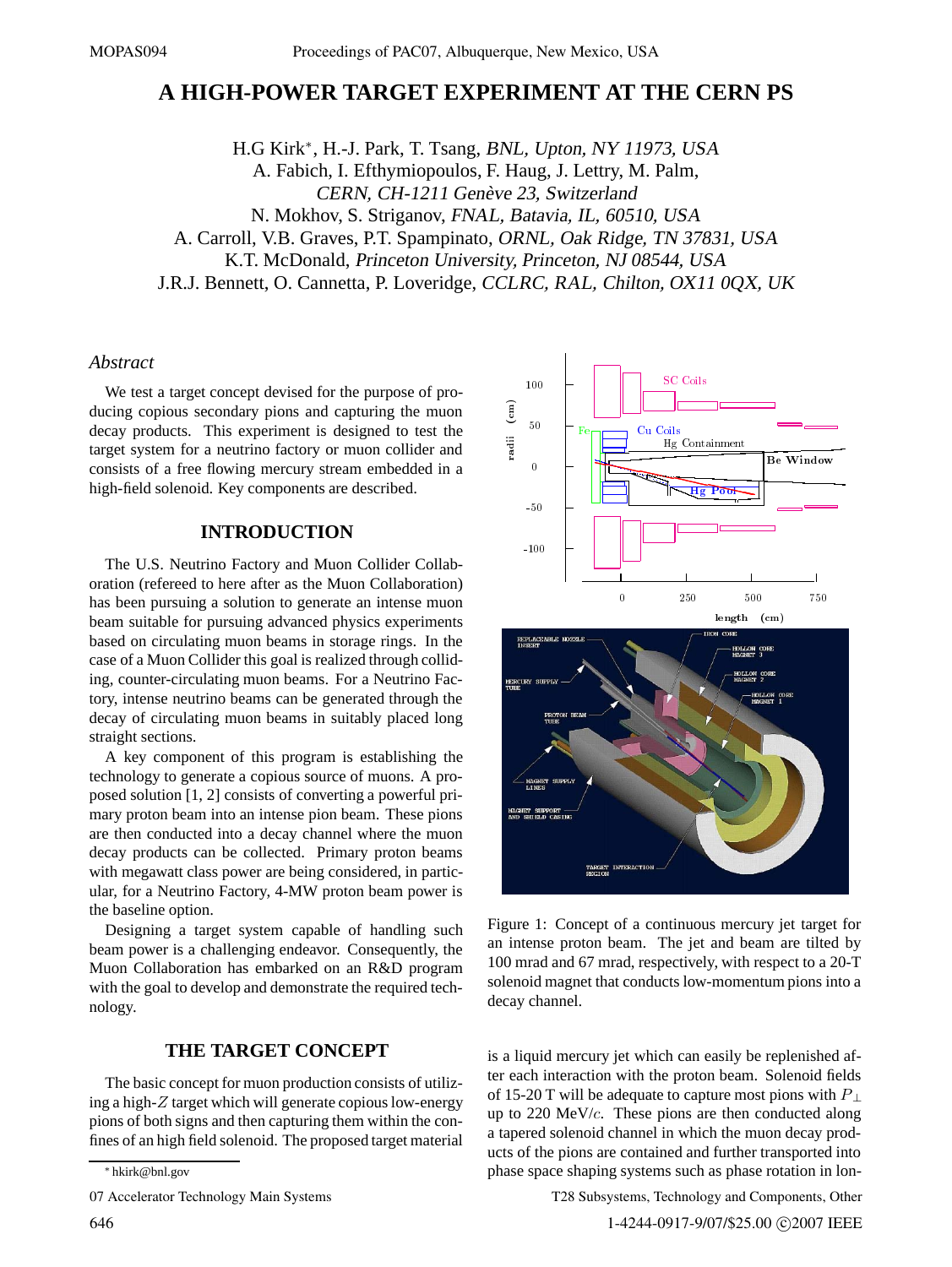gitudinal phase space and cooling channels in which the transverse emittance of the muons is reduced. Figures 1a and b show the schematics of the capture scheme. Figure 2 gives a view of the infrastructure required to support a target system of this type.



Figure 2: Concept of the target vault for a 4-MW mercury jet target [3].

There are key technical issues associated with this proposed targeting solution. The performance of the mercury jet will be effected by the presence of the magnetic field. The dispersal of the mercury after the interaction with the proton beam needs to be studied. Other issues include how much displaced in time can micro-bunches be and still have full pion production and the corollary question, how soon can the jet be reconstituted in order to accept a subsequent beam pulse. These and other issues represent the basis for the Muon Collaboration establishing its targetry R&D program.

### **THE TARGET EXPERIMENT**

Initial experiments were conducted at the BNL AGS [4] in which the characteristics of the interaction of an Hg jet with a 24-GeV proton beam was first studied. These studies gave encouraging but limited results. First, the Hg jet velocity was only 2.5 m/s, whereas one of order 20 m/s is required for high rep. rate ( $\approx$  50-Hz) operations. Also, the previous experiments did not include the presence of a magnetic field. With this in mind, a proposal [5] was submitted and subsequently accepted for testing at CERN using the 24-GeV proton beam from the CERN PS. An initial discussion of the concept for this experiment has already been published [6].

Two key experimental components of this experiment, the 15-T Pulsed solenoid and the Hg injection system, have been described elsewhere [7, 8]. The experimental floor layout of these systems are shown in Fig. 3 while the relationship of the equipment relative to the proton beam is shown in Fig. 4.

The beam spill will be varied with single turn extraction used for the 24-GeV PS proton beam. Beam pulses will

```
07 Accelerator Technology Main Systems
```


Figure 3: Layout of the high-power-target experiment.



Figure 4: Cutaway view of the high-power-target experiment.

vary in intensity from 4 to  $30 \times 10^{12}$  protons/pulse (4-30 TP). Multiple turn extractions can be realized provided that the primary proton beam energy is reduced to 14 GeV. The time interval between the extractions can be varied from 2 to 500  $\mu$ s. We will exploit this machine capability by invoking a pump-probe technique to examine the particle production efficiency of the trailing (probe) pulse as a function of the time interval. This will give more detailed information concerning cavitation development in the mercury jet.

The particle production efficiencies of each micro-pulse will be examined through the use of various particle detectors arrayed about the interaction site. Two types of detectors will be used: diamond based PIN-diode and Aluminum Cathode Electron Multipliers (ACEM). We use the particle production code MARS as a guide to predict the expected particle fluences and time distributions at selected locations, as shown in Fig. 5.

## **CONCLUSIONS**

The CERN target experiment is structured to provide a proof-of-principle verification of the Muon Collaboration target concept. Principle components have been installed and the running of the experiment is expected to begin this summer.

#### **ACKNOWLEDGMENTS**

This work was supported in part by the US DOE Contract NO. DE-AC02-98CH10886.

T28 Subsystems, Technology and Components, Other